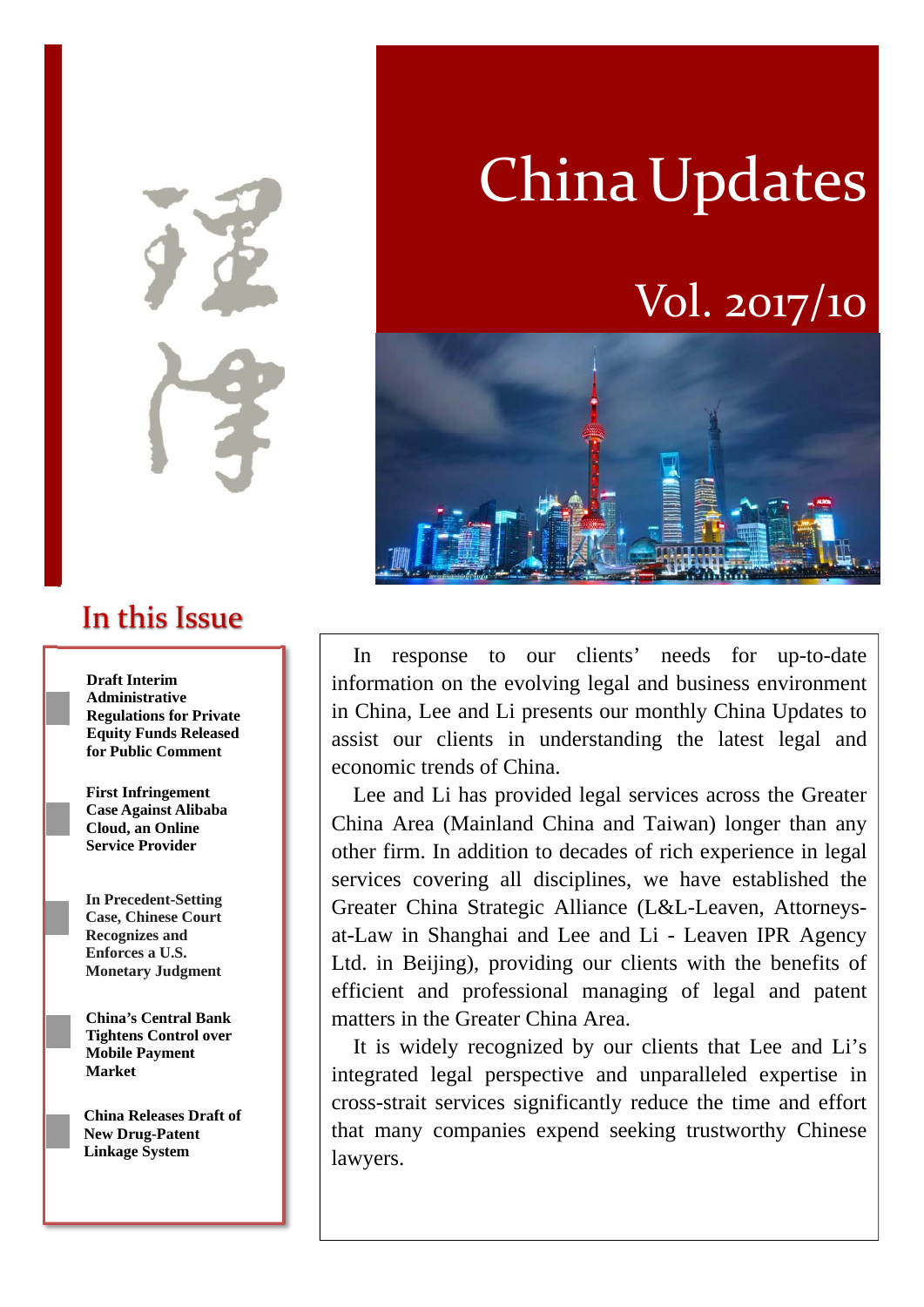#### **I. Law Updates**

#### **1. Draft Interim Administrative Regulations for Private Equity Funds Released for Public Comment**

In recent years, the private equity funds market in China has experienced rapid growth. Much of this growth has occurred without a cohesive regulatory structure regarding private equity funds. On August 30, 2017, the Legislative Affairs Office of the State Council announced the draft Interim Administrative Regulations for Private Equity Funds (the "Draft for Comment"). The Draft for Comment consists of 11 chapters and a total of 58 articles. The Draft for Comment stipulates the duties of private equity fund managers and custodians, regulations on fundraising, investment operations, information disclosure, selfsupervision, and legal liabilities from operation of a private equity fund. The purposes of the Draft for Comment are to elevate the regulatory level and to unify the laws and regulations on the supervision and administration of private equity funds.

The current regulatory scheme regarding private equity funds consists of multiple laws and regulations, which include the Law of the People's Republic of China on Securities Investment Fund, the Interim Measures for the Supervision and Administration of Private Equity Funds, and a variety of selfgovernance rules promulgated by the Asset Management Association of China ("中国证券投资基金业协会"). With the future enactment of the finalized Administrative Regulations for Private Equity Funds it is expected that inconsistencies and conflicts which exist among the various rules and regulations related to private equity funds will be resolved.

- The Interim Administrative Regulations for Private Equity Funds (Draft for comments) (in Chinese): http://zqyj.chinalaw.gov.cn/readmore?id=2061&listType=1
- Introduction of the Interim Administrative Regulations for Private Equity Funds (Draft for comments) (in Chinese) http://zqyj.chinalaw.gov.cn/draftExplain?DraftID=2061



# **Law Updates**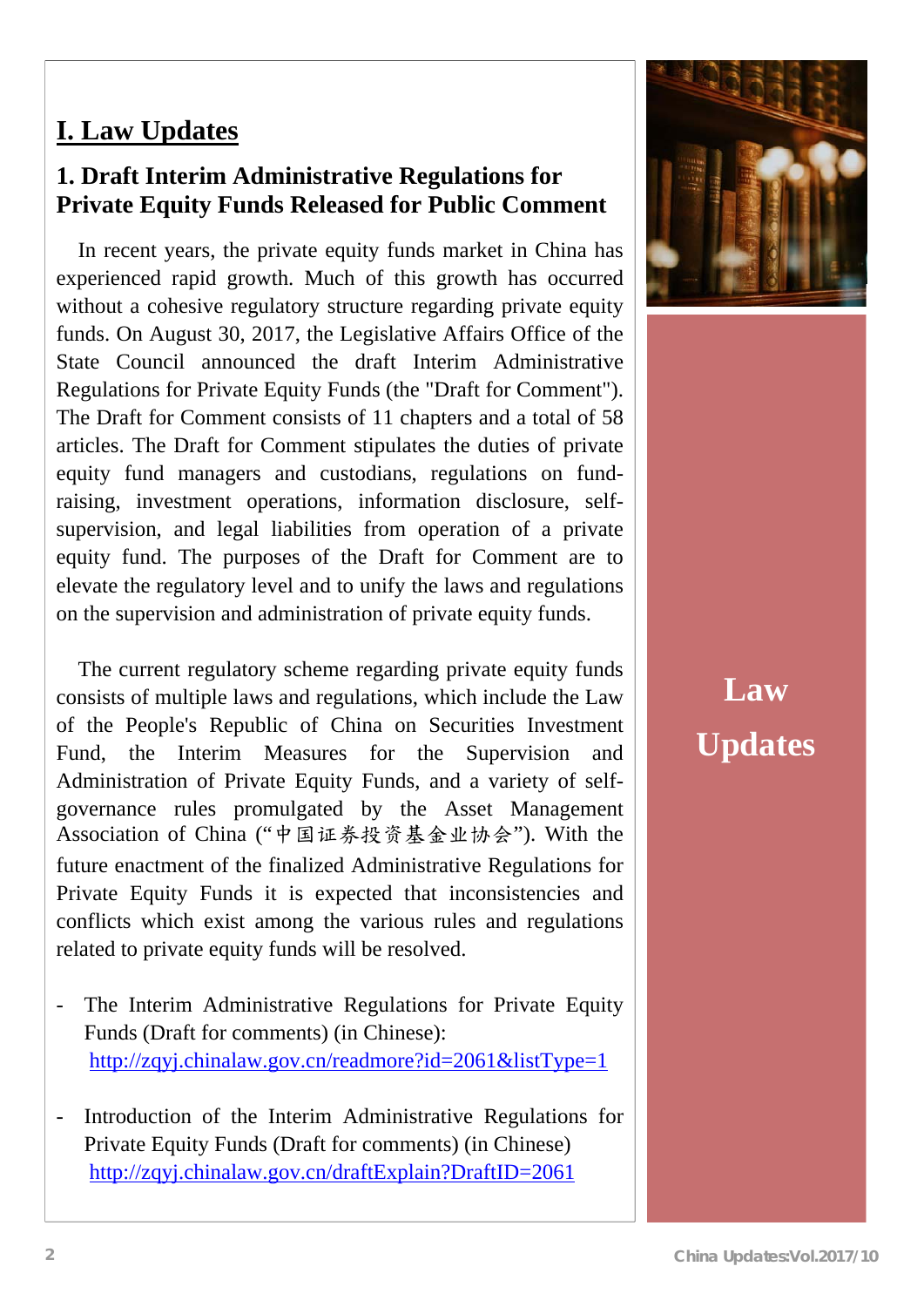#### **2. MOHRSS Releases Guiding Opinions on the Mechanism for Adjusting and Determining Workrelated Injury Insurance Benefits**

On July 28, 2017, the Ministry of Human Resources and Social Security (MOHRSS) of the People's Republic of China released the Guiding Opinions on the Mechanism for Adjusting and Determining Work-related Injury Insurance Benefits (the "Guiding Opinions"). The Guiding Opinions provides the rules for adjusting and determining certain work-related injury insurance benefits under the Regulations on Work-Related Injury Insurance ("Regulations").

The Regulations provides a total of 13 work-related injury insurance benefits. The Guiding Opinions stipulates the general requirements for determining one-off disability employment benefits and one-off work-related injury medical benefits. According to the Guiding Opinions, when the governments of provinces (including autonomous regions and municipalities) are to establish the standards, they shall take into account a variety of factors, such as degree of disability, category of disease, age of the beneficiary, etc., in order to facilitate the stable employment of injured workers.

In addition, due to lack of scientific mechanism of adjusting and determining the disability benefits, the bereavement benefits for dependents of the deceased employees, and the caring costs, the standard of each province (including autonomous regions and municipalities) vary. The Guiding Opinions therefore seeks to provide clear rules for determining and adjusting the foregoing three benefits.

- Guiding Opinions on the Mechanism for Adjusting and Determining Work-related Injury Insurance Benefits (in Chinese) are available at: http://www.mohrss.gov.cn/gkml/xxgk/201708/t20170818\_27 5938.html



# **Law Updates**

ſ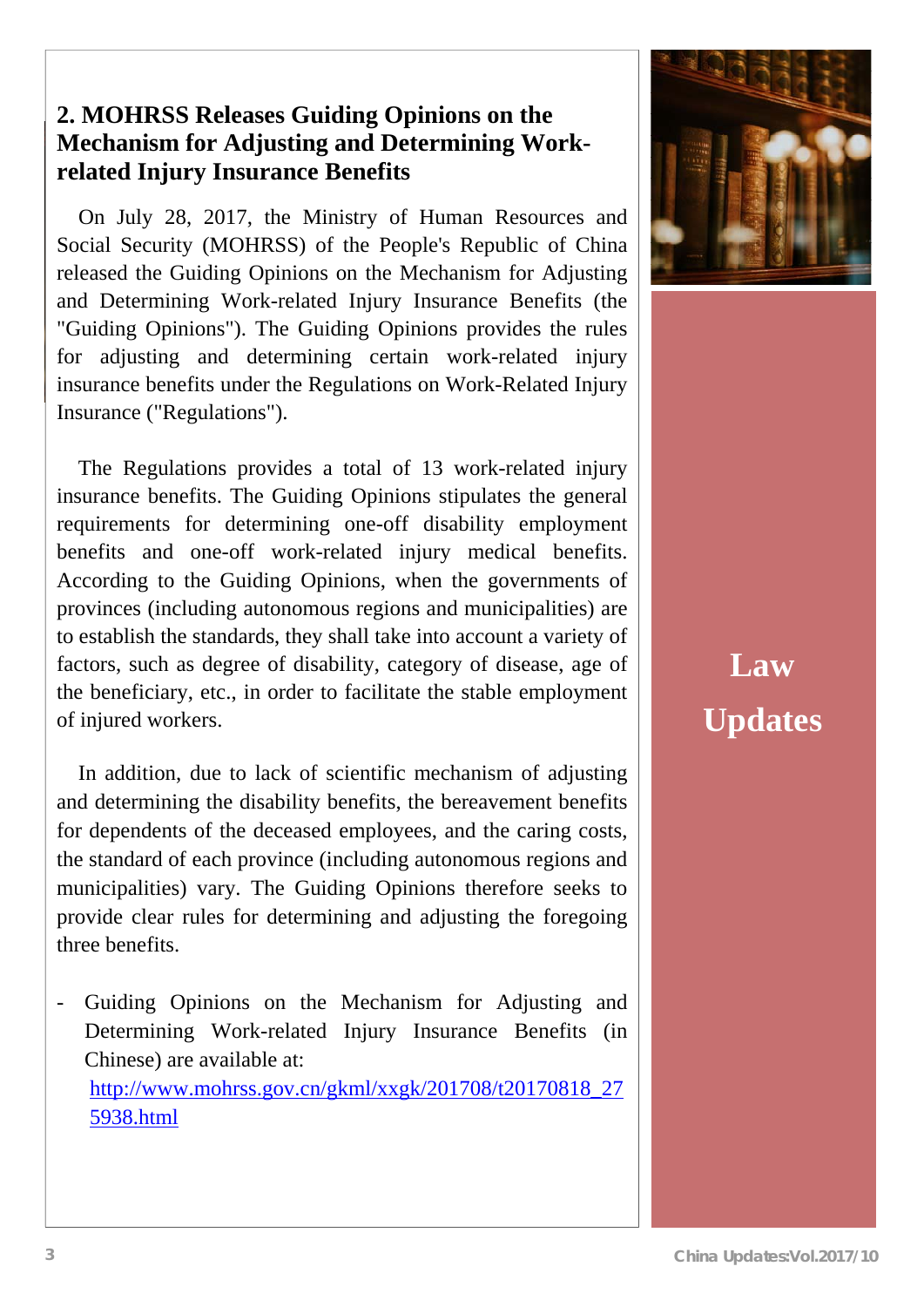# **II. Case Updates**

#### **1. First Infringement Case Against Alibaba Cloud, an Online Service Provider**

According to media reports, an unknown party accessed and copied the code of an online game owned by Locojoy Technology Co., Ltd. ("Locojoy") without authorization. The infringer then utilized the cloud service provided by Alibaba Cloud ("Alibaba Cloud") and operated the infringing online game through Alibaba Cloud. Locojoy asked Alibaba Cloud to remove the infringing game but received no response. Locojoy then filed a civil action with the court, demanding Alibaba Cloud to terminate the cloud service and pay damages of RMB 1,000,000.

Article 36 of the Tort Law of the People's Republic of China provides that, "Where an internet user engages in tortious conduct through internet services, the injured party shall have the right to request the internet service provider to take necessary action such as deleting content, screening, terminating links, etc. Where an internet service provider fails to take necessary action in response to such request, it shall be jointly and severally liable with the internet user (i.e. the infringer) with regard to the injury or damage suffered."

People's Court of Beijing Shijingshan District (the "Court") found that Alibaba Cloud failed to take any corresponding measures, and such failure execrated damages to Locojoy. As such, the Court held that Alibaba Cloud had infringed Locojoy's right and ordered Alibaba Cloud to pay a compensation of approximately RMB 260,000 to Locojoy.



# **Case Updates**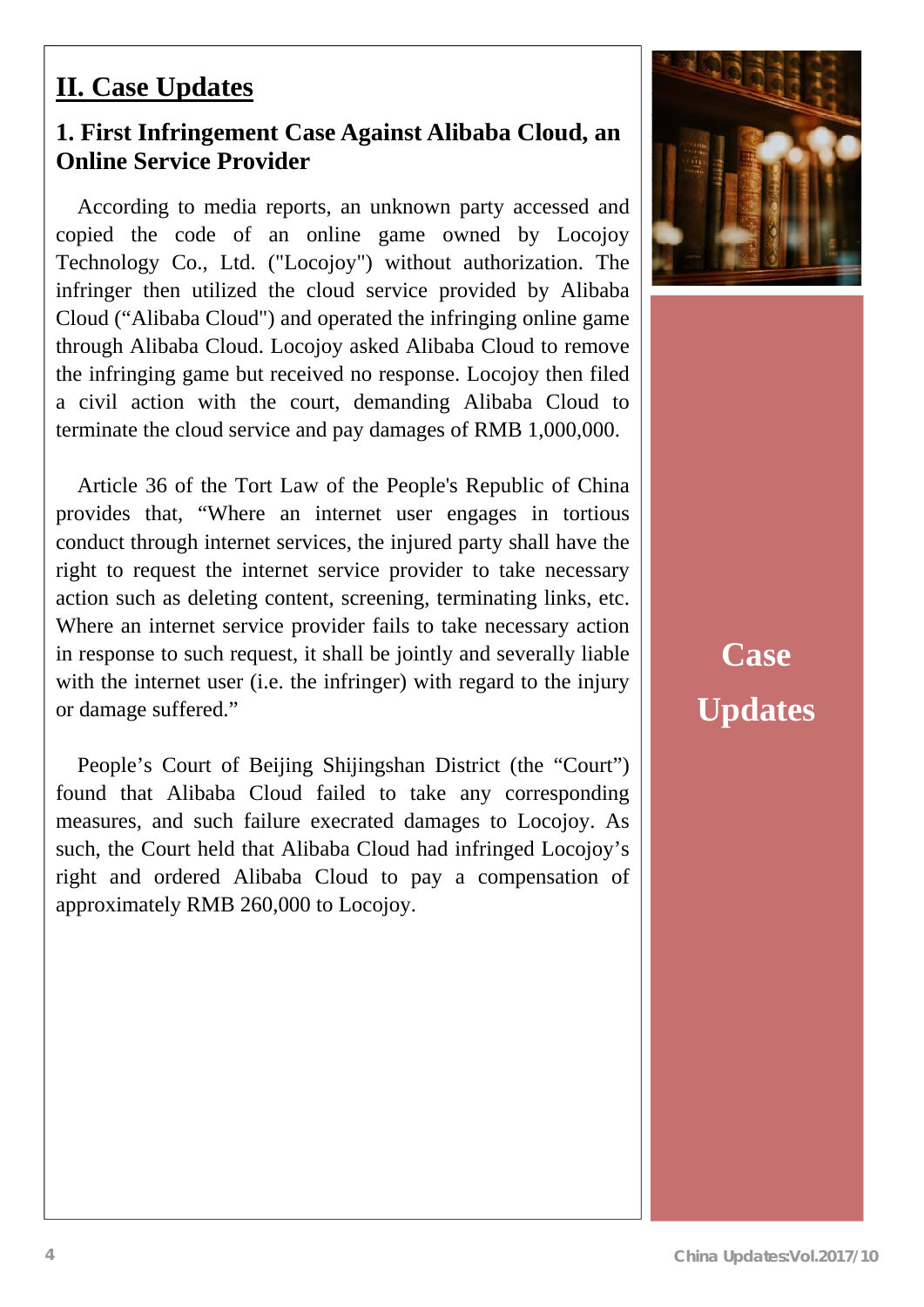### **Monetary Judgment 2. In Precedent-setting Case, Chinese Court Recognizes and Enforces a U.S. Commercial**

On June 30, 2017, the Intermediate People's Court of Wuhan City (the "Court") rendered a ruling that recognizes and enforces a judgment rendered by the Superior Court of California, County of Los Angeles.

This represents the first case in which a Chinese court recognizes and enforces a U.S. commercial monetary judgment. In July, 2015, the Superior Court of California, County of Los Angeles ruled in favor of the plaintiff in a share transfer dispute. Because the defendants own properties in Wuhan City, China, the plaintiff then filed an application with the Court for the recognition and enforcement of the judgment rendered by the Superior Court of California, County of Los Angeles.

According to the Civil Procedure Law of China, Chinese courts may recognize and enforce foreign judgments pursuant to international treaties concluded or acceded to by China or in accordance with the principle of reciprocity. However, there exists no such international treaty between China and U.S. regarding recognition and enforcement of each other's judicial judgments. Moreover, China's courts follow a principle of de facto reciprocity; if there existed precedent of a foreign court that recognized and enforced a Chinese court's decision, then China would recognize the existence of reciprocity between the two countries. The Court's ruling regarding the existence of reciprocity between China and U.S. is based on a judicial precedent rendered by a California court in 2009, in which case the U.S. court recognized and enforced a commercial monetary decision rendered by the Superior People's Court of Hubei.



**Case Updates**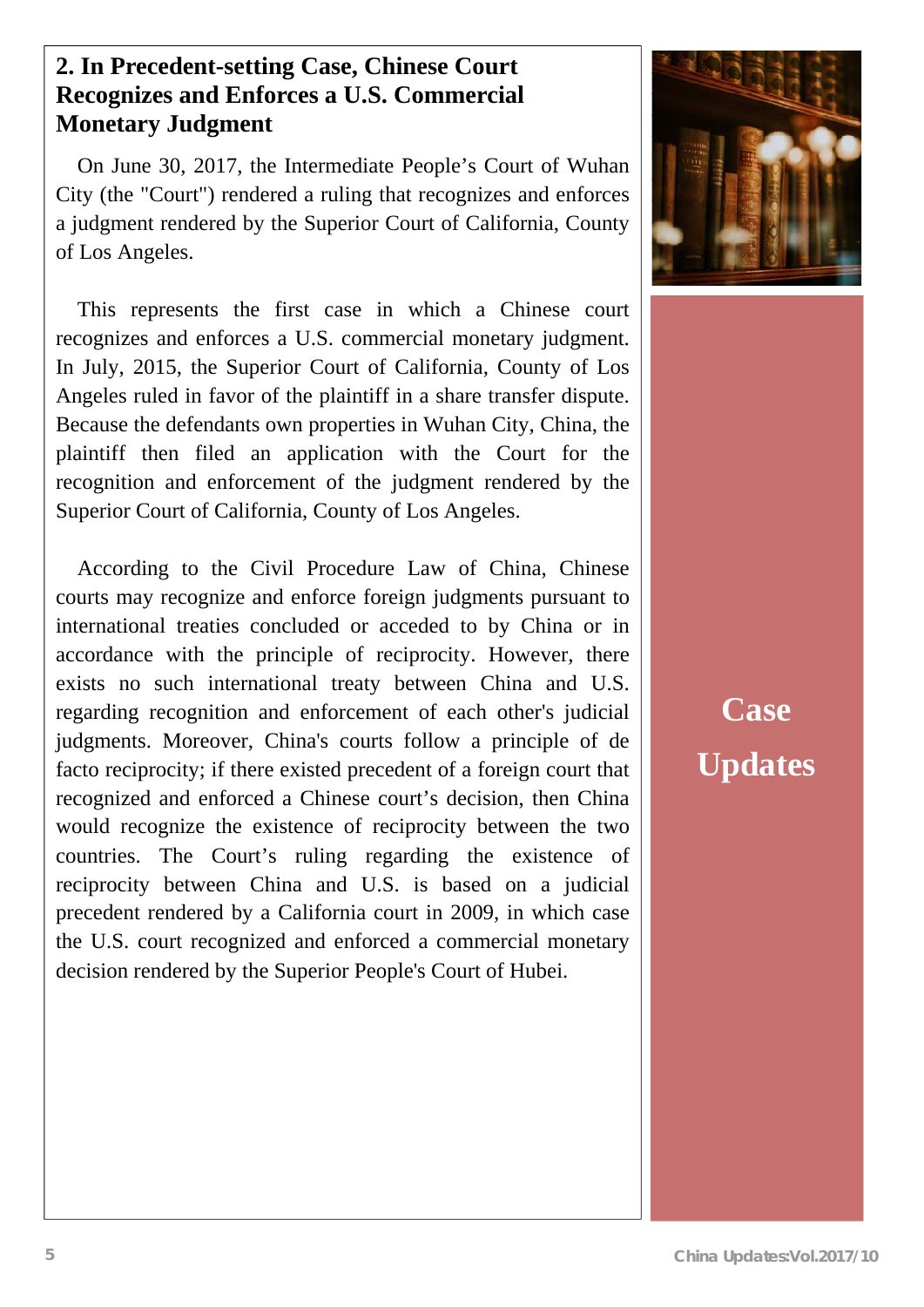## **III. Economic Updates**

#### **1. Bitcoin trading in China brought to a halt, but experts anticipate no impact on development of block chain technologies**

On September 4, 2017, seven financial regulators in China, led by China's Central Bank, jointly called for a ban on initial coin offering (ICO). All three major bitcoin trading platforms on September 30 announced stoppage of trading of virtual assets and terminated all exchanging of digital assets into Renminbi after October 31.

Experts, however, indicated that the halt of bitcoin platform trading is not in conflict with the development of block chain technologies in China. The block chain technology used in finance is known to effectively prevent data tampering, resulting in the reduction of transaction costs and risks to investors. Thus, ongoing illegal activities such as pyramid schemes, illegal fundraising and other financial crimes committed through virtualasset trading platforms must be controlled to allow development of a healthy finance and technology environment necessary to gain full benefit of the security advantages offered by block chain technologies.

### **2. China's Central Bank Tightens Control over Mobile Payment Market**

According to iResearch Global, the transaction volume of Chinese mobile payments reached USD 5.5 trillion in 2016, nearly 50 times the size of the US mobile-payment market. To help manage this rising industry, the Central Bank of China declared that, effective June 30, 2018, all third-party payment agencies conducting online payment transactions involving bank accounts shall use a centralized payment clearing platform (Wanglian Platform) to process all online payments and transfers.



**Economic Updates**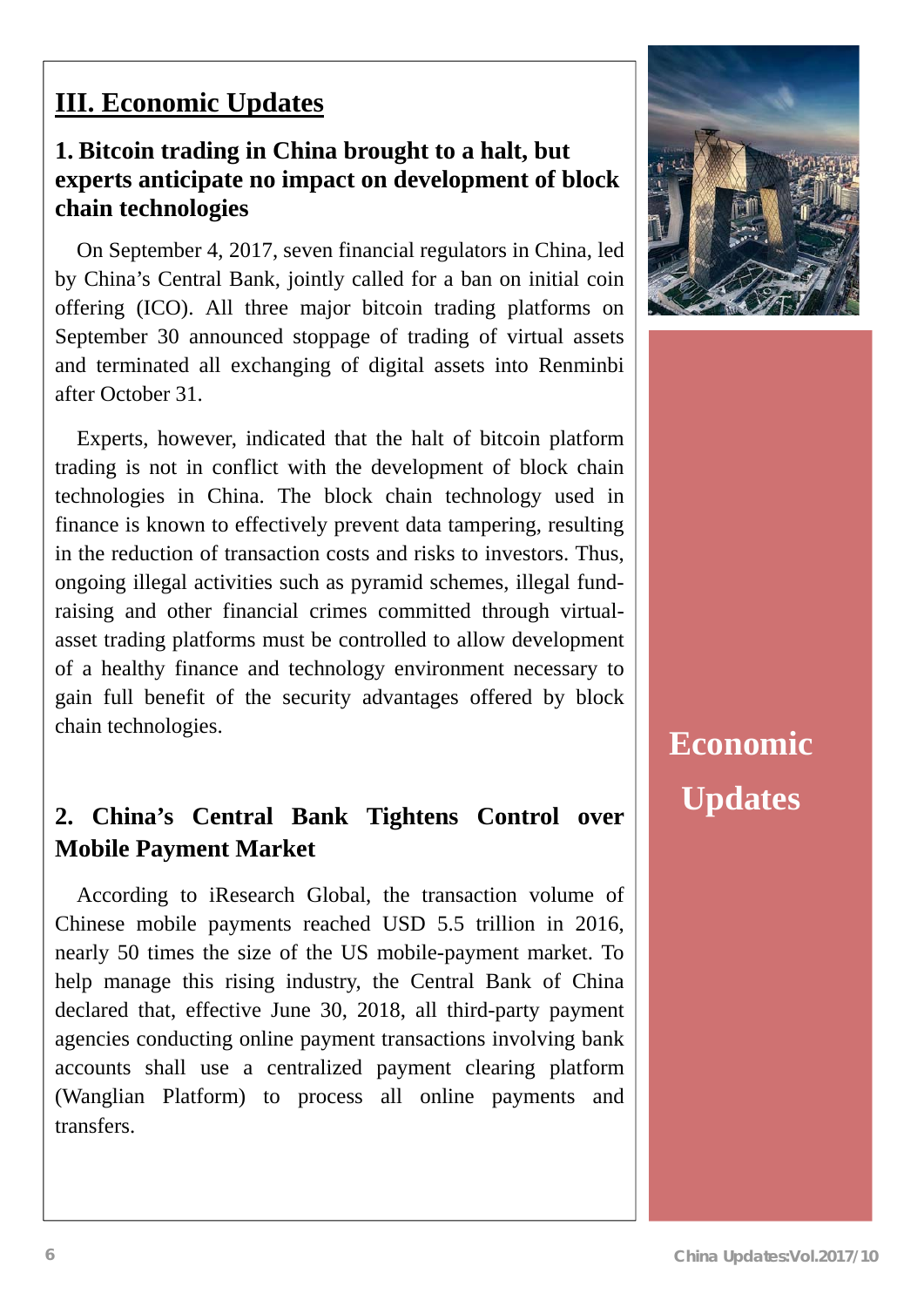### **3. China's Insurance Industry Rushes into Exploding Elder-Care Market**

China's booming elder-care market is expected to reach 5 trillion RMB by 2025. Reflecting a new surge of investment in this industry, some of China's largest insurance companies have invested billions of RMB in at least 28 major elder-care communities. One such investor, Taikang Insurance Group, has invested 2.5 billion RMB in Wuhan. In addition, Taikang recently announced investments of 3 billion RMB in world-class elder-care and medical facilities in Chengdu.



**Economic Updates**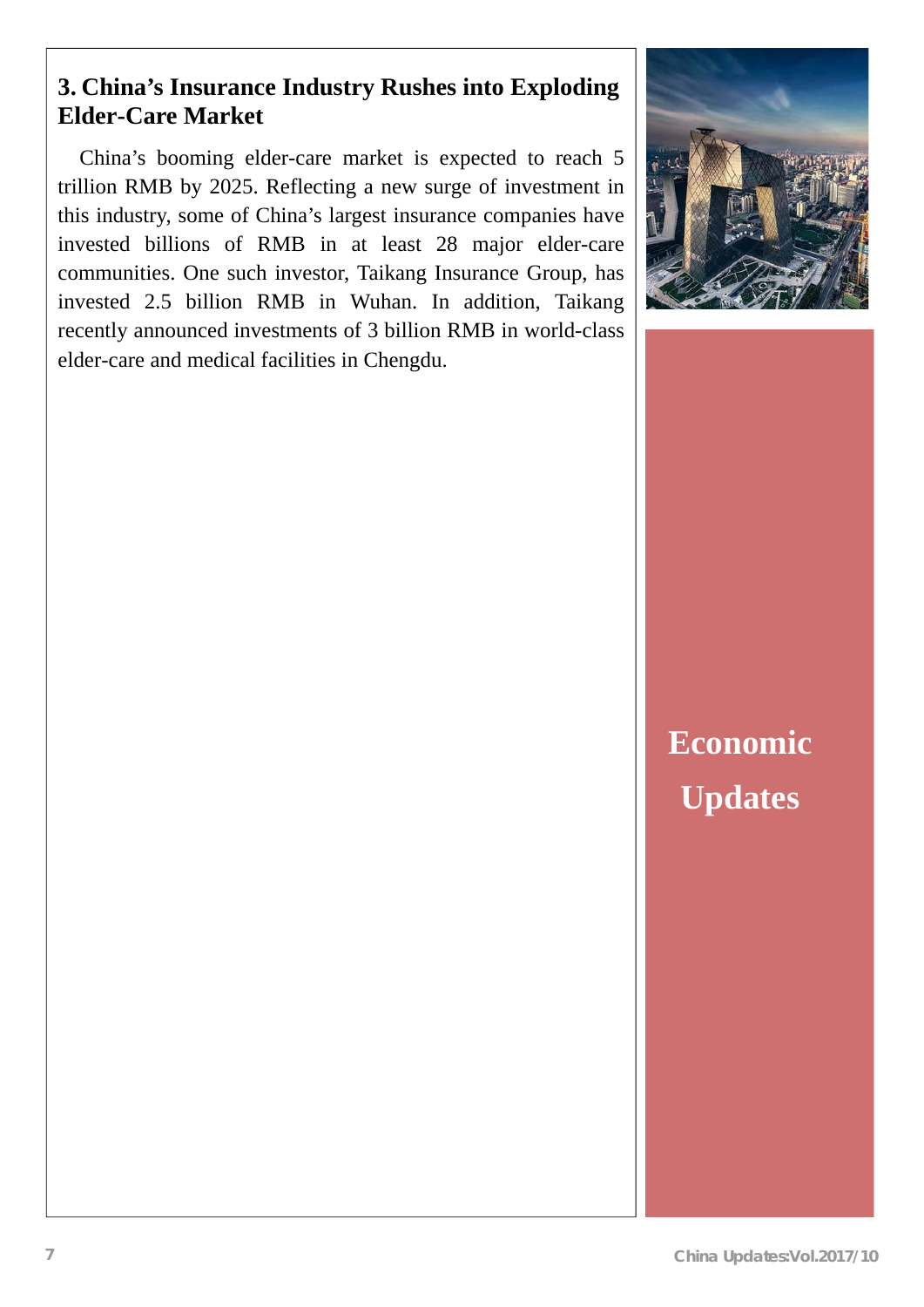### **IV. IP Updates 1. China Releases Draft of New Drug-Patent Linkage System**

The China Food and Drug Administration (CFDA) has followed the U.S. Food and Drug Administration (USFDA) by introducing a drug-patent linkage system (the "Patent Linkage System"). On May 12, 2017, CFDA released the draft "Relevant Policies on Encouraging Innovation in Drug and Medical Devices and Protecting the Rights and Interests of Innovators ("Draft").

The Patent Linkage System provides a link between a brand name drug and its patent status disclosure, and also provides information on the status of the approval process of generic drugs and whether such a generic drug infringes the patent of the brand name drug. The Patent Linkage System grants the applicant of a generic drug a certain period in which to clarify infringement issues on the brand name drug's patent, thereby allowing the administration to make its decision on whether to approve such generic drug based on the applicant's clarification of the patent issues. The primary purpose of the Patent Linkage System is to protect the investment in R&D made by the owner of the brand name drug. In addition, the patent status disclosure permits the developers of generic drugs to know the patent status of the brand name drugs and plan their new-product development accordingly. The improved clarification of patent validity can help avoid infringements.

The Draft provides two approaches for patentees to intervene in the drug approval process:

Under the first approach, when an applicant of a generic drug has notified the CFDA and the patentee of the corresponding brand name drug that the generic drug involves the patentee's patent, and the applicant has made a non-infringement statement, the corresponding patentee needs to file a lawsuit and inform the CDFA within 20 days after the notification in order to stop the approval process of the generic drug.



# **IP Updates**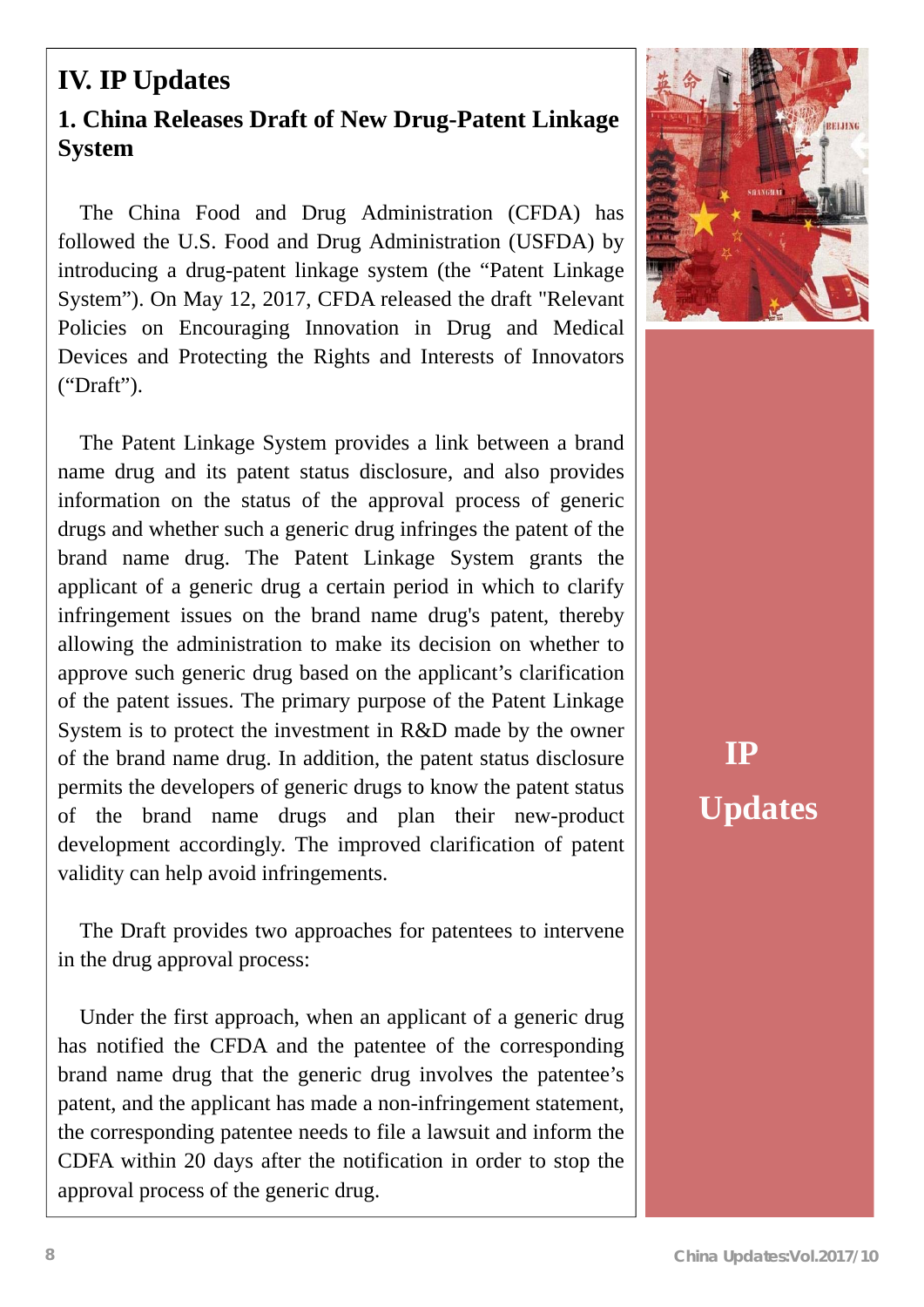In the meantime, an Approval Waiting Period no longer than 24 months may be set at the discretion of the CDFA.

Under the second approach, when an applicant of a generic drug does not declare any involved patent, if the patentee of a potentially-corresponding brand name drug believes that his or her patent is infringed by the generic drug, files a lawsuit and timely informs the CDFA, an Approval Waiting Period may be set by the CDFA according to the status of the lawsuit. It is worth noting that the Draft does not provide a 24 month limitation to the length of the Approval Waiting Period that the CDFA may set under the foregoing circumstance.

Through the above-mentioned approaches, the Draft not only encourages applicants of generic drugs to disclose existence of relevant patent, but also grants the CDFA authority to take measures to prevent abuse of the Patent Linkage System by patentees.



**IP Updates**